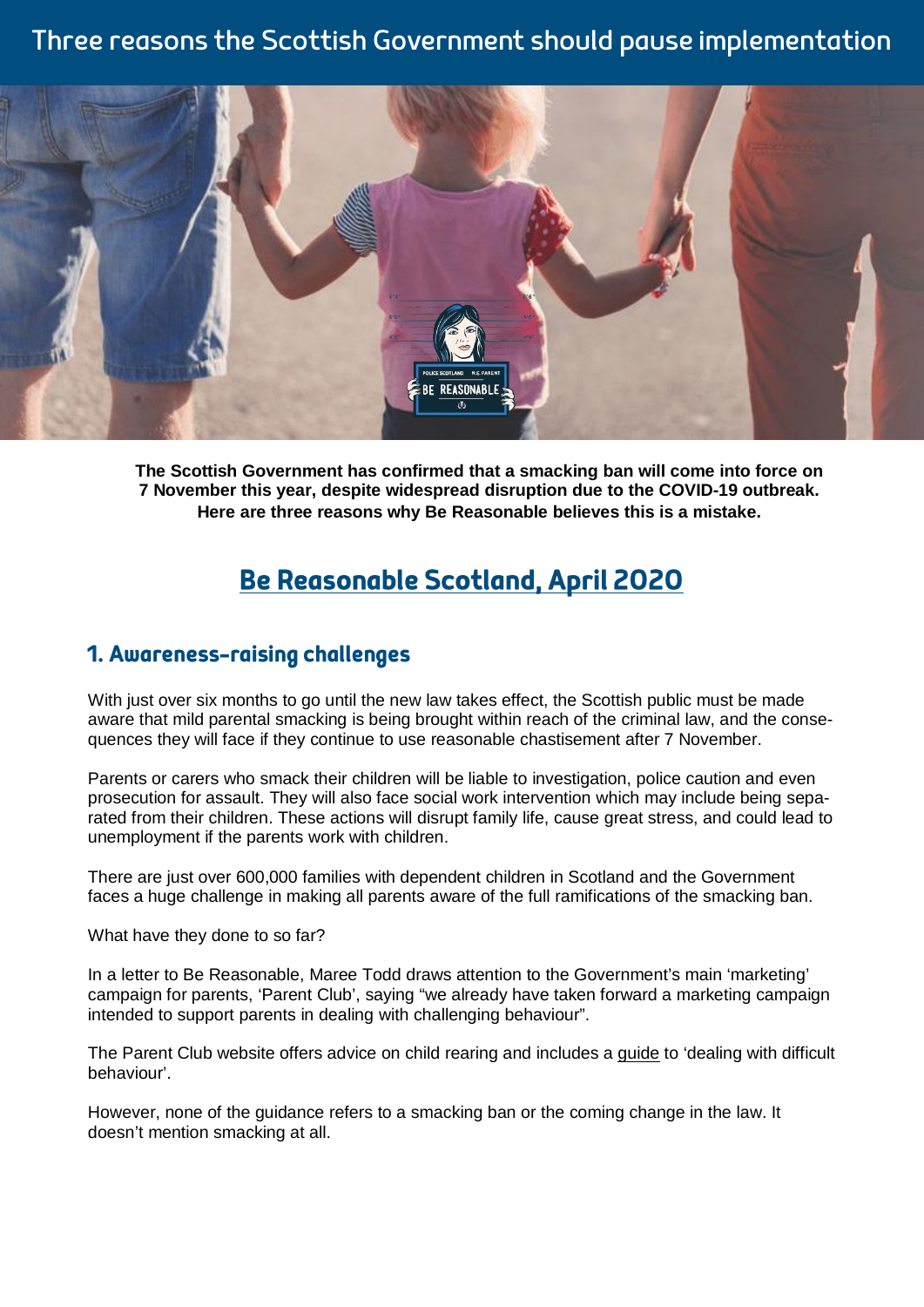It is very concerning that in the five months since the smacking legislation received Royal Assent, the Scottish Government's main parenting campaign has not said a word about the coming change in the law.

We do not believe that in the next seven months the Government will be able to reach parents across Scotland, from all backgrounds, with the message that they will be liable to prosecution and social services involvement if they use reasonable chastisement.

At present, the Government, local authorities and the police are rightly focusing their efforts on the coronavirus outbreak. This could go on for months.

The public is in lockdown, many parents are working from home, and schools are closed. The usual channels of communication to parents are disrupted or closed down entirely. All the while the 7th of November draws closer.

In light of the COVID-19 crisis, the Government has chosen to suspend or defer a number of measures. It would be straightforward, and prudent, to delay implementation of the smacking ban also.

The Welsh Assembly recently passed nearly identical smacking legislation and ministers there agreed a two-year implementation period. One of the reasons for this was specifically to ensure that public awareness about the change is high by the time a ban comes into force in 2022.

#### 2. Diminished police resources

Another reason to delay the implementation of the ban is the increase in pressure on police.

Police officers are busier than ever right now, enforcing the lockdown. Police Scotland will be expending more resources than normal and may be required to do so for some time.

Couple this with concerns about the level of resources required to enforce a smacking ban and the situation is even more serious. Police Scotland has already cautioned that the law could have a "[significant](https://www.pressreader.com/uk/scottish-daily-mail/20200109/281887300243295) impact".

It would be safer to defer implementation to allow Police Scotland to properly quantify the burden that will be placed on officers, and give them time to train and to think through how this can be navigated after months of crisis.

## 3. Training of professionals

Thirdly, the current situation affords little opportunity for professionals to be trained in how to implement the change in the law.

Under lockdown, social workers, teachers, health visitors and others are not working in the usual way. There aren't the usual training days and events. And for many, their focus will be on the COVID-19 response. It is unlikely they will be fully prepared for the impact of the smacking ban before 7 November.

If professionals are not properly trained, this heightens the risk that the law will be misconstrued or misapplied. In practical terms, this could mean families facing unnecessary or disproportionate investigations, leading to more injustices. Nobody wants to see this.